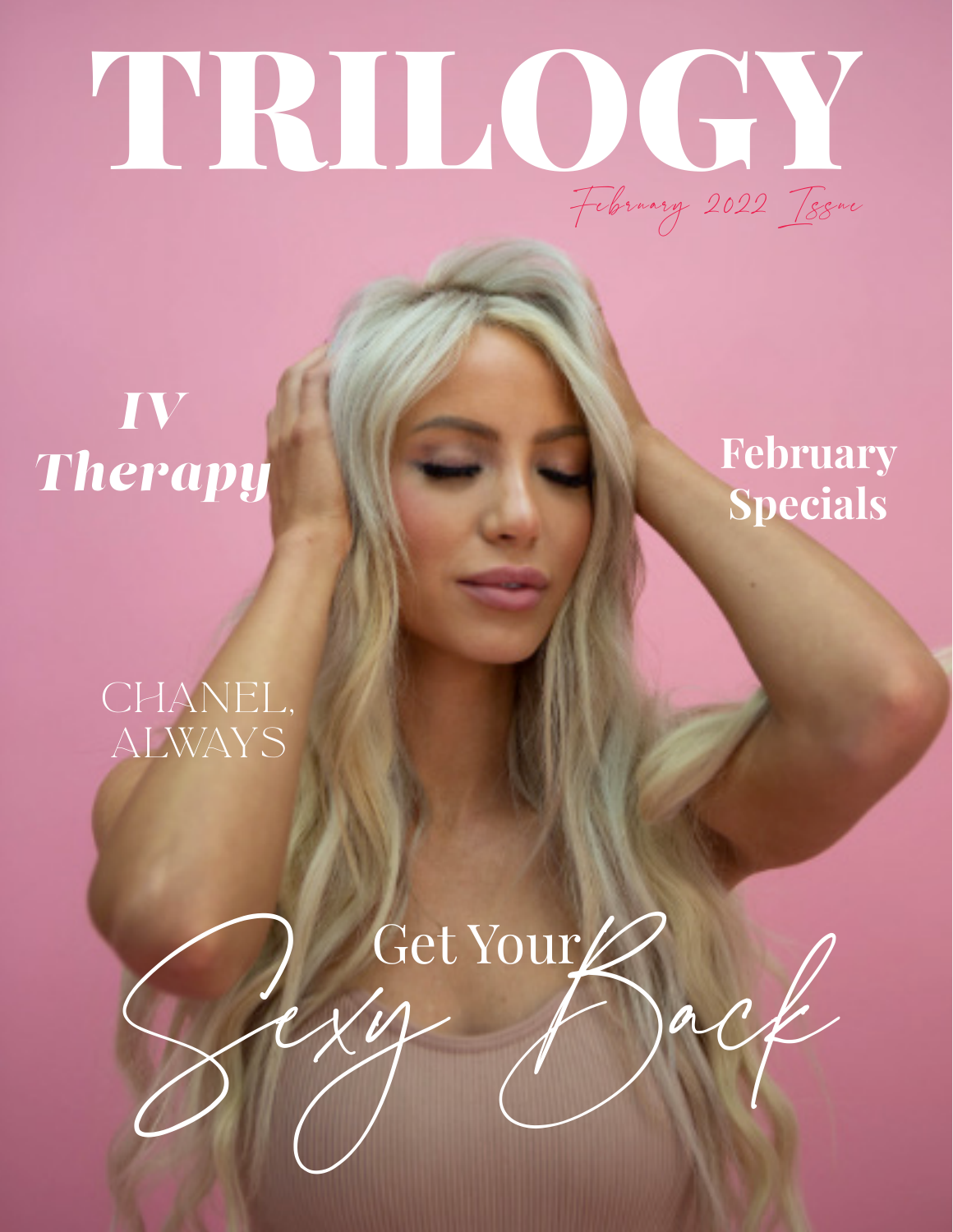## *Trilogy Trends*

CHANEL, always



Chanel: one of the most iconic and coveted fashion brands in the world. Even if you don't know anything about fashion, you know Chanel. In fact, everyone knows that Chanel luxury bags are the ultimate status symbol.

Looking for a luxurious and timeless Chanel bag? Look no further than the Chanel Lambskin Quilted Light Pink Bag. This gorgeous bag is made of soft lambskin leather and features diamond quilting, giving it a luxe look that will never go out of style.

Chanel is a fashion icon that has transcended the test of time. Its classic designs are still popular today, and its name is synonymous with luxury and sophistication. The brand's unique style has inspired generations of designers, and their legacy will live on for many years to come.

Cuddle Season

It's no secret that Valentine's Day is a time when couples everywhere get all lovey-dovey. What you may not know is that with all the cuddling, this day can also be one of the most cuddly days of the year!

Throw away your old, ratty blanket and upgrade to have a luxury household with Barefoot Dreams! These soft blankets are luxury bedding at their finest. These blankets are softer than ever before — perfect for cuddling up during cold winter nights.

With their cozy comfort and inviting warmth, they're all you need for chilly nights. These luxury blankets are completely dreamy to use and make great gifts that everyone is sure to love. It's that time of year again where fine wine, luxury chocolate, and soft blankets are all the trend. Who doesn't love cuddling up on a chilly day with a blanket steeped in luxury? Hands down, nothing feels as good as wrapping yourself up in luxury bedding.





Trilogy is excited to announce our next upcoming event, Get Your Sexy Back. This exciting event will launch our new weight-loss & nutrition programs, as well as our sexual wellness programs such as Emsella, vaginal rejuvenation, hormone therapy, and ED treatments.

The event will be held on February 10th, from 7:00 PM to 9:00 PM at the Cottonwood Country Club in Holladay, Utah. Get Your Sexy Back is an RSVP-only event. Tickets are now on sale for only \$50 for the first 50 to RSVP by January 31! After this, tickets will be \$60 each. Your ticket fee is applied towards any Trilogy service that is scheduled on the night of the event. All who attend will get a free gift!

At this event, you will have the opportunity to learn all one needs to know about our new programs. We will also be enjoying food, drinks, and table talk. Cute and casual is the dress code so grab your girls and come out to Get Your Sexy Back! For more information regarding this event, give us a call at 801-747-2273. We can't wait to see you there!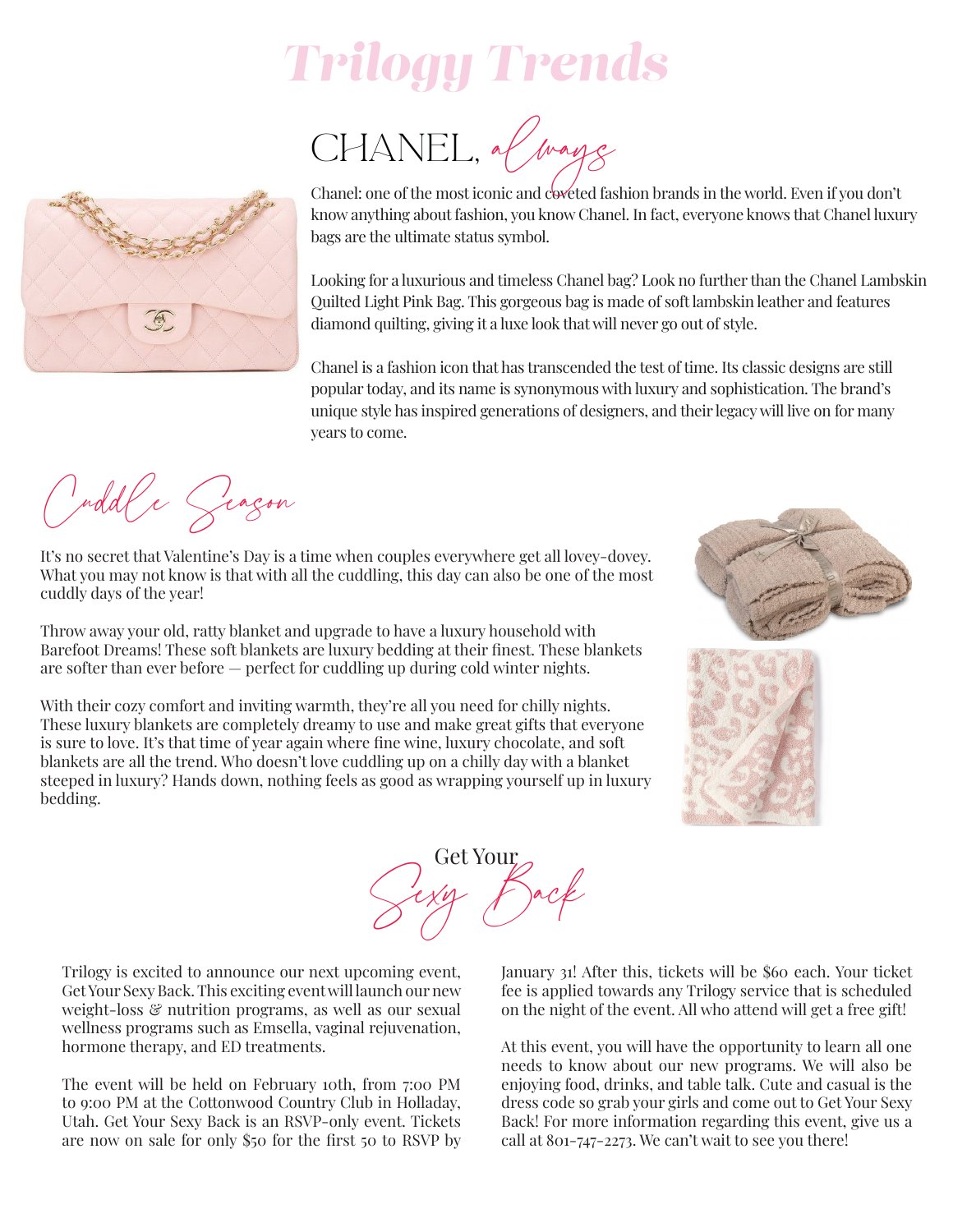History

Trilogy is beyond excited to launch a new service in January. This treatment is a delivery method for certain vitamins and fluids. Simply put, it boosts your nutrients! Wondering where the nutrients goes in the body? Directly into the bloodstream! This method allows the therapy to quickly move through the veins. Depending on the type of IV, this treatment can strengthen your immunity or even give you more energy. Here are the different IV Therapies Trilogy will be providing:

### Restore IV:

### Plenish IV +Glutathione= \$199

Immunity

What everyone wants more of – immunity! You can have it with our Restore IV cocktail. Including the essentials like vitamin c, magnesium, calcium, and glutathione – this IV is a must have to keep your body healthy and happy.

### REJUVENATE IV: Plenish IV+Biotin= \$189

Beauty

Bring back life into your skin, hair, and nails with our Rejuvenate IV cocktail. This IV includes a wide variety of vitamins, such as vitamin c and calcium, but most importantly Biotin to focus in on overall collagen production – skin and hair health!

#### refresh IV: Plenish IV + B-12 =  $$179$

Energy

Give your body and mind a mega-boost with our Refresh IV Therapy cocktail including magnesium, vitamin c, and more such as B-12 vitamins. B-12 is essential for your brain function as it fights away fatigue and achieves mental-clarity!



Glutathione is a peptide found naturally within the body. It has the ability to promote body function, health, and overall mood/well-being. Though Glutathione is included in our Restore IV to help boost your immunity, it can also be added on to our Rejuvenate IV or Refresh IV for only \$25! Not sure? Ask one of our Trilogy nurses if Glutathione is a good booster for you at your next IV Therapy treatment!

## *February Specials*

### NEW!

### Nutrition & Medical Weight-Loss Program (Launch)

-Initial Consult with Nutrition Coach - \$200 -Nutrition & Medical Loss Programs - \$350 & up -Additional Supplement and Meal-Replacement Options -  $200 \&$  up

Valentine's Gift! All HydroPeptide - 20% Off

### BONUS:

Membership Pricing on Botox, Dysport, and Filler! Botox/ Dysport-\$10/unit | \$100 Off Filler

Chocolate Facial - \$125 + FREE